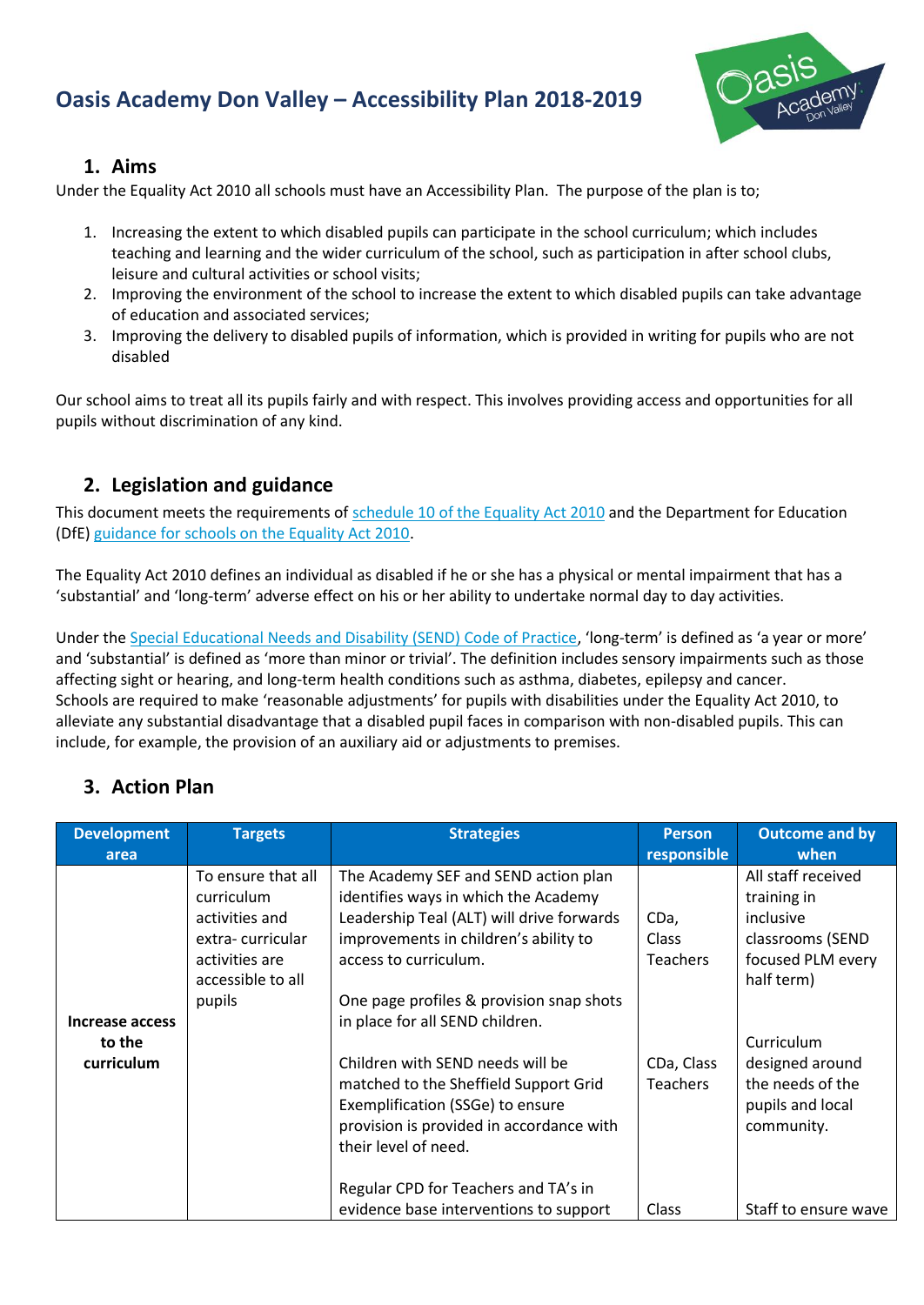

| teaching and learning at a wave 1 & 2<br>level | <b>Teachers</b>  | 1 & 2 interventions<br>are used<br>consistently as part |
|------------------------------------------------|------------------|---------------------------------------------------------|
| All year groups to have curriculum maps        |                  | of classroom                                            |
| in place                                       | Phase            | practice.                                               |
|                                                | Leaders          |                                                         |
| To implement curricular reviews (by            |                  |                                                         |
| middle leaders & subject leaders)              |                  |                                                         |
| Quality assurance of curriculum content        |                  |                                                         |
| and delivery (differentiation & provision)     | ALT              |                                                         |
| When planning visits all relevant risk         |                  |                                                         |
| assessments to be carried out                  | Class            |                                                         |
|                                                | <b>Teachers</b>  | List of                                                 |
| Extend the range of extra-curricular           |                  | extracurricular                                         |
| activities to suit individual needs (pupil     | <b>Inclusion</b> | activities                                              |
| voice & directed clubs)                        | Team             | including which                                         |
|                                                |                  | pupils are                                              |
|                                                |                  | involved (half                                          |
|                                                |                  | termly)                                                 |
|                                                |                  |                                                         |

| <b>Development</b><br>area            | <b>Targets</b>                                                        | <b>Strategies</b>                                                                                       | <b>Person</b><br>responsible  | <b>Outcome and by</b><br>when                                                                                                                                                                     |
|---------------------------------------|-----------------------------------------------------------------------|---------------------------------------------------------------------------------------------------------|-------------------------------|---------------------------------------------------------------------------------------------------------------------------------------------------------------------------------------------------|
| <b>Physical</b>                       | To ensure the<br>whole academy<br>site is fully<br>accessible         | To carefully consider the use of lifts,<br>ramps, footpaths and access for vehicles<br>and pedestrians. | TSh, ALT                      | All areas of the<br><b>Building accessible</b><br>via ramps, handrails<br>Lift available for use<br>by pupils, staff and<br>parents. Disabled<br>parking<br>arrangements in<br>place (Sept 2017). |
| improvements<br>to the<br>environment | Ensure<br>classrooms<br>consider the<br>needs of sensory<br>learners. | Use of sensory toys and principles to be<br>consistently available throughout the<br>Academy.           | CDa, Class<br><b>Teachers</b> | All staff to access<br>training in relation<br>to Sensory<br><b>Processing Disorder</b><br>(SPD). SENCO to<br>attend more in<br>depth training to<br>develop practice.                            |